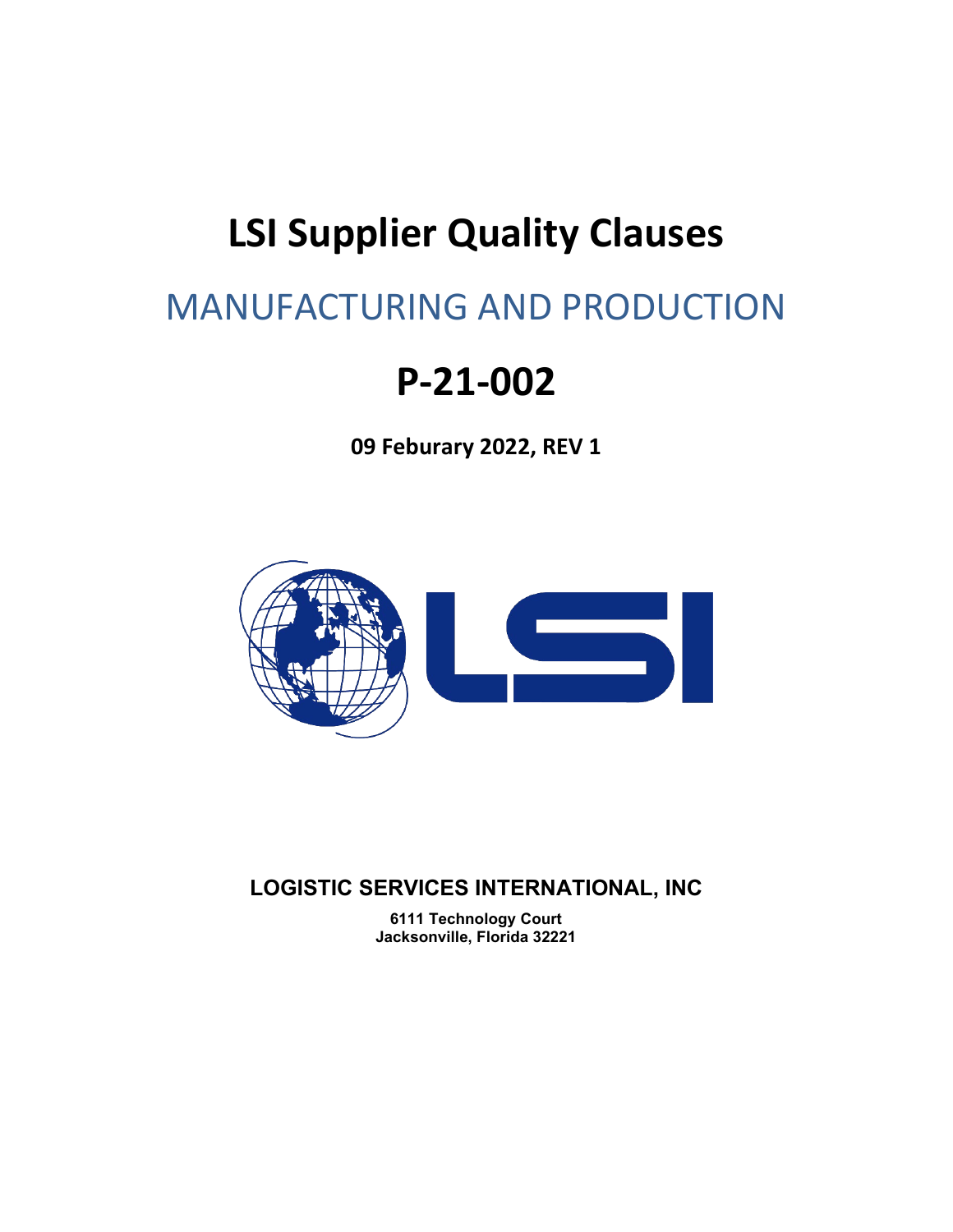## **Contents**

| 4.10 |                                                                                                                                                                                                               |  |
|------|---------------------------------------------------------------------------------------------------------------------------------------------------------------------------------------------------------------|--|
| 4.11 |                                                                                                                                                                                                               |  |
| 4.12 |                                                                                                                                                                                                               |  |
| 4.13 |                                                                                                                                                                                                               |  |
| 4.14 |                                                                                                                                                                                                               |  |
| 4.15 |                                                                                                                                                                                                               |  |
| 4.16 |                                                                                                                                                                                                               |  |
| 4.17 |                                                                                                                                                                                                               |  |
| 4.18 |                                                                                                                                                                                                               |  |
| 4.19 |                                                                                                                                                                                                               |  |
| 4.20 |                                                                                                                                                                                                               |  |
| 4.21 |                                                                                                                                                                                                               |  |
| 4.22 |                                                                                                                                                                                                               |  |
| 4.23 |                                                                                                                                                                                                               |  |
| 4.24 |                                                                                                                                                                                                               |  |
| 4.25 |                                                                                                                                                                                                               |  |
| 4.26 |                                                                                                                                                                                                               |  |
|      |                                                                                                                                                                                                               |  |
| 4.27 |                                                                                                                                                                                                               |  |
| 4.28 |                                                                                                                                                                                                               |  |
| 4.29 |                                                                                                                                                                                                               |  |
| 4.30 |                                                                                                                                                                                                               |  |
| 4.31 |                                                                                                                                                                                                               |  |
| 4.32 |                                                                                                                                                                                                               |  |
| 4.33 |                                                                                                                                                                                                               |  |
| 4.34 |                                                                                                                                                                                                               |  |
|      | SQC 112: CERTIFICATE OF CONFORMANCE (Special Process Approved Supplier) 4<br>SQC 122: CIRCUIT CARD ASSEMBLY (CCA) / PRINTED WIRING BOARD (PWB) 7<br>SQC 125: EXCLUSION OF MERCURY AND CLASS 1 OZONE DEPLETING |  |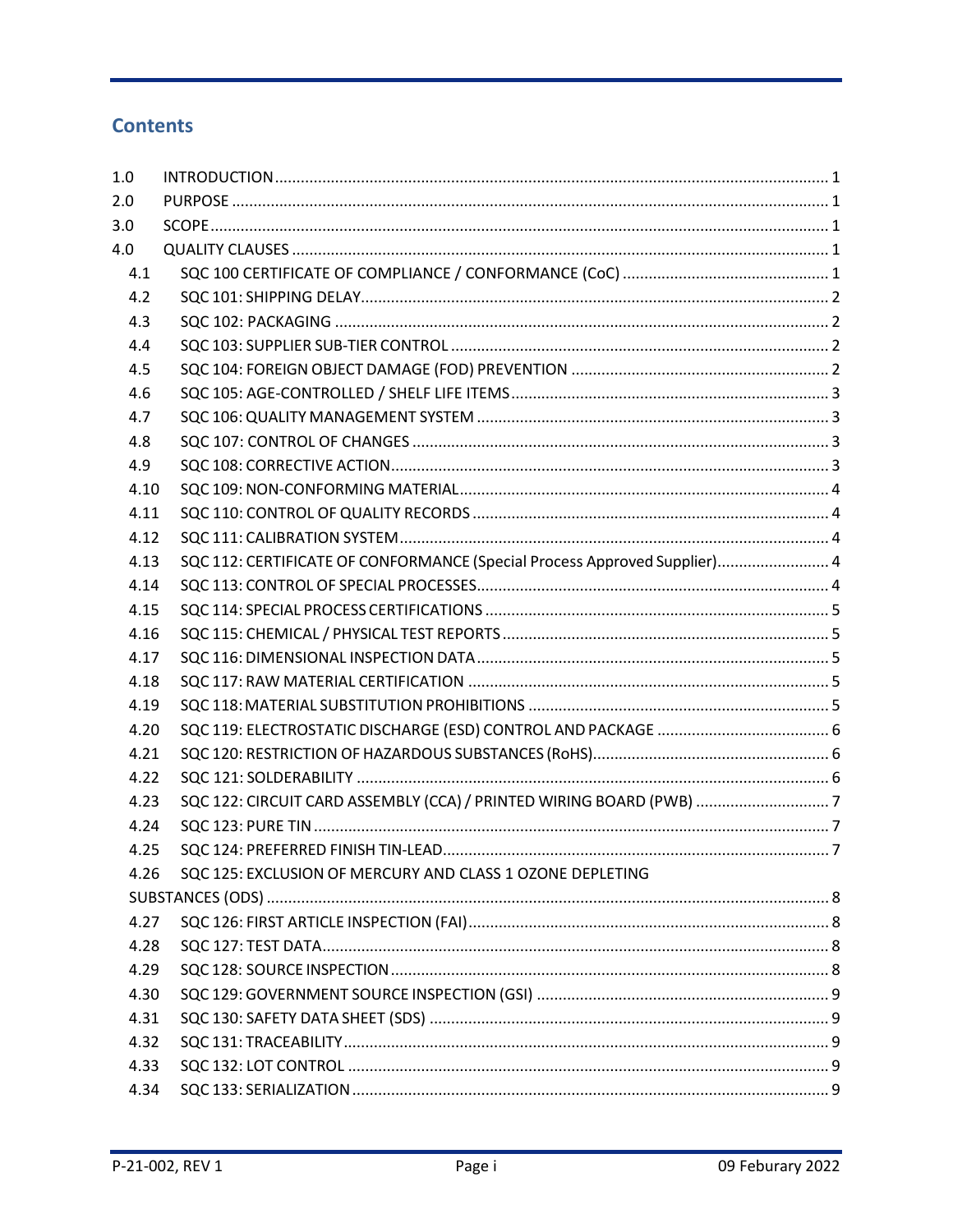# **Tables**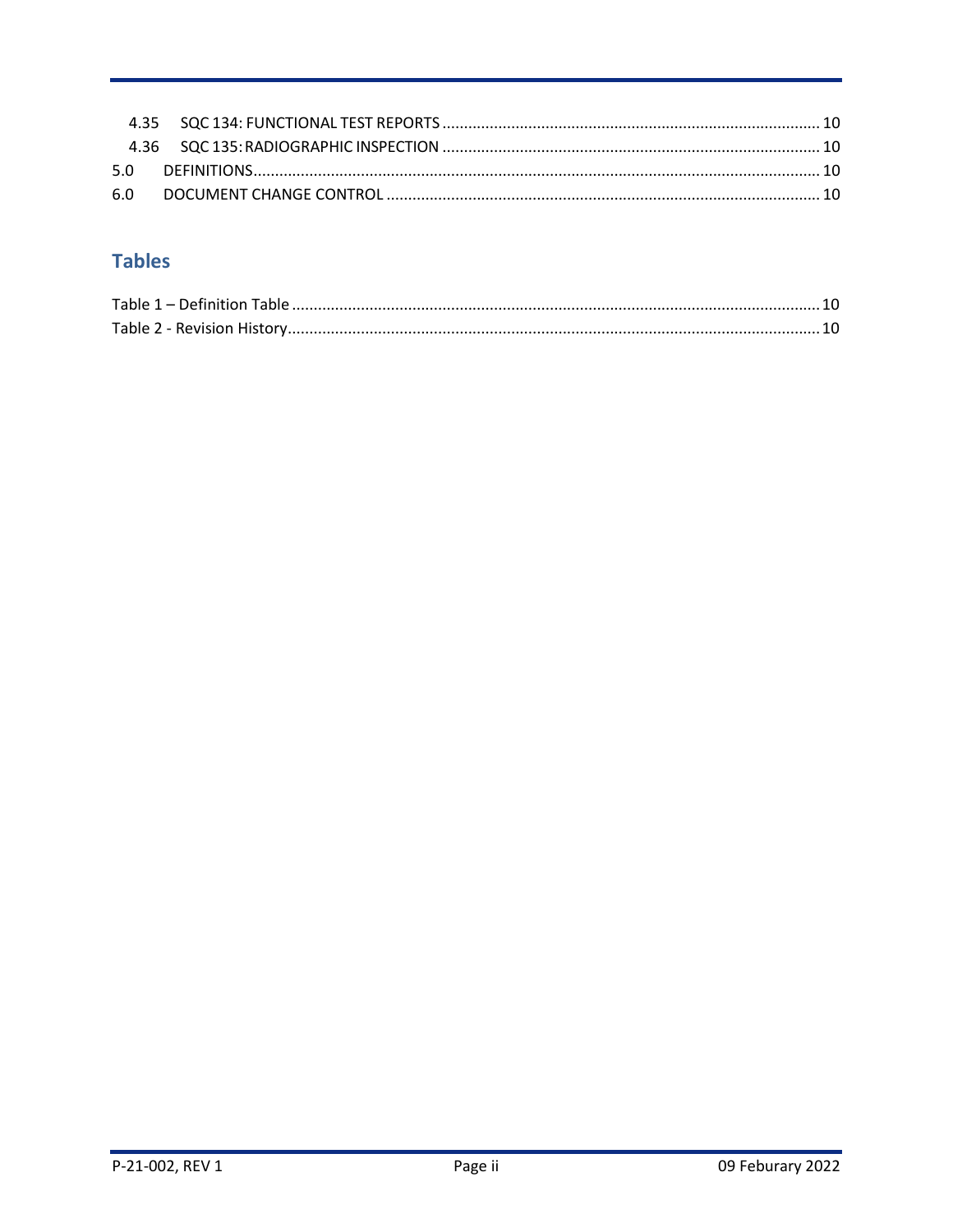# <span id="page-3-0"></span>**1.0 INTRODUCTION**

LSI is committed to providing the highest quality products that meet or exceed customer expectations, and to provide cost effective, technically sound training solutions to our customers. In doing so, managing quality control during manufacturing and final product must be accomplished during all phases and must comply with design standards.

## <span id="page-3-1"></span>**2.0 PURPOSE**

The purpose of this document is to flow-down to our supply base the guidelines that have been established for Purchasing, Shipping and Quality for Purchase Orders issued to all Suppliers. All Suppliers shall comply with all Purchase Order Quality Clause requirements and flow-down any applicable requirements to their Sub-Tier/Subcontractors and Sub-Tier/Subcontractors are to flow down these requirements as required.

### <span id="page-3-2"></span>**3.0 SCOPE**

This document will apply to all Suppliers and their Sub-Tier/Subcontractors and is used to identify common quality clauses that LSI can apply to Purchase Orders (POs).

## <span id="page-3-3"></span>**4.0 QUALITY CLAUSES**

The any of the following Quality Clauses may be applied to purchase orders from LSI. All Quality C lauses, if applicable, will be indicated on the Request for Quote (RFQ) and any resulting Purchase Order (PO).

## <span id="page-3-4"></span>**4.1 SQC 100 CERTIFICATE OF COMPLIANCE / CONFORMANCE (CoC)**

The Supplier shall include a Certificate of Conformance (CoC) with each shipment for Goods identified on shipping document and any Special Processes completed by Seller. If Seller is not manufacturer (or service provider), a manufacturer's (orservice provider's) CoC shall also be included in addition to the Seller's CoC. All CoCs shall contain the following information, when applicable, and shall be validated by an authorized Supplier's representative, by either an inspection stamp or a signature:

- Supplier's name and address
- LSI PO number/ contract number
- LSI part number and revision
- Customer supplied part number and revision (As Required)
- Traceability information representative of each item to include the lot trace (e.g., material analysis, date, batch, heat) or the individual item trace (e.g., serial number)
- Material and/or processspecifications (As Required)
- Actual measurements or reference to test inspection and test data documentation as applicable
- Statement of Conformance by the Supplier declaring the product or service has met the requirementsof the purchase order including drawings and specifications at the prescribed revision level
- Signature, Title and Date by an authorized representative of the issuing organization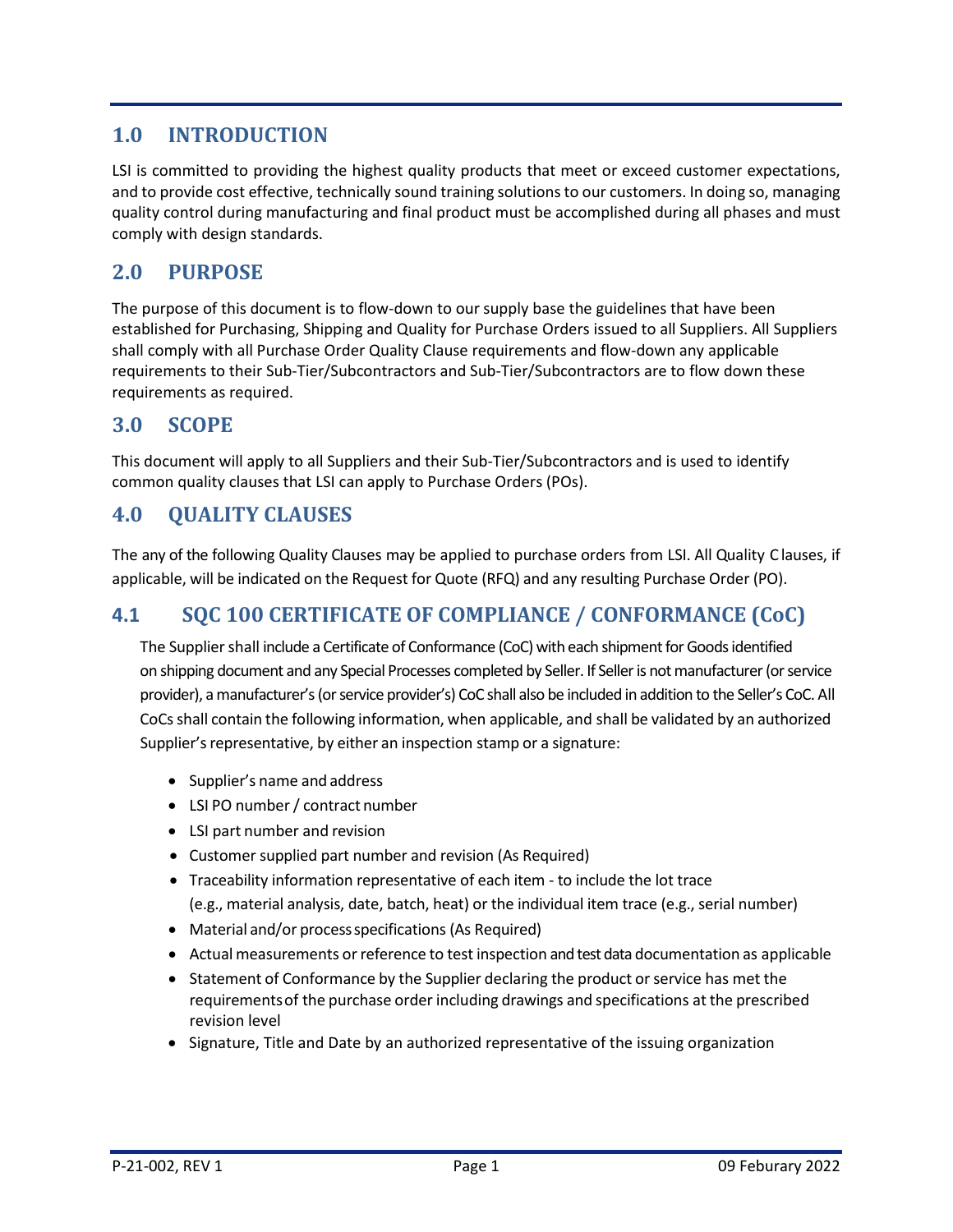## <span id="page-4-0"></span>**4.2 SQC 101: SHIPPING DELAY**

Any delay in shipment for any reason must be conveyed to LSI purchasing agent as soon as the delay is known by the supplier.

• COST OF DELAY, supplies identified for late delivery are subject to equitable price reduction determined by LSI. Failure to agree to a price reduction shall be a dispute.

# <span id="page-4-1"></span>**4.3 SQC 102: PACKAGING**

Unless otherwise specified in the Purchase Order, the Supplier shall package all material in a manner that will ensure protection against corrosion, oxidation, deterioration and physical damage during shipment to LSI. The Supplier shall comply with any special packaging and labeling requirements requested by LSI or by its customer.

Electrostatic sensitive product (ESD) shall be handled, packaged, identified and shipped in accordance with ANSI/ESD S20.20 requirements.

Hazard Warning Labels from the manufacturer, importer, distributor or Supplier shall be affixed to each individual container of toxic substances or hazardous chemical delivered to LSI and shall include hazard warnings as defined by OSHA Hazard Communications Standard 29 CFR 1910-1200.:

- Supplier's name and address
- Purchased Part Number
- Revision Level
- Manufacturer's part number (if different from the purchased part number)
- Purchase Order Number
- Date
- Quantity
- Serial Number (As Required)
- Lot Number (As Required)
- Country of Origin

**Note:** Do not combine items from different purchase ordersin the same shipping container or on the same packing slip.

All items received at LSI must have shipping documentation or may be refused and returned to the Supplier at the Supplier's expense.

## <span id="page-4-2"></span>**4.4 SQC 103: SUPPLIER SUB-TIER CONTROL**

Supplier is responsible for the quality of all sub-tier products. The Supplier shall flow-down all applicable purchase order requirements to Sub-Tier/subcontractors and their Sub-Tier/subcontractors to the lowest level.

## <span id="page-4-3"></span>**4.5 SQC 104: FOREIGN OBJECT DAMAGE (FOD) PREVENTION**

The Supplier shall maintain a FOD program/process that is in compliance with AS/EN/SJAC 9146 FOD Prevention Program-Requirements for Aviation, Space, and Defense Organizations. The Supplier shall ensure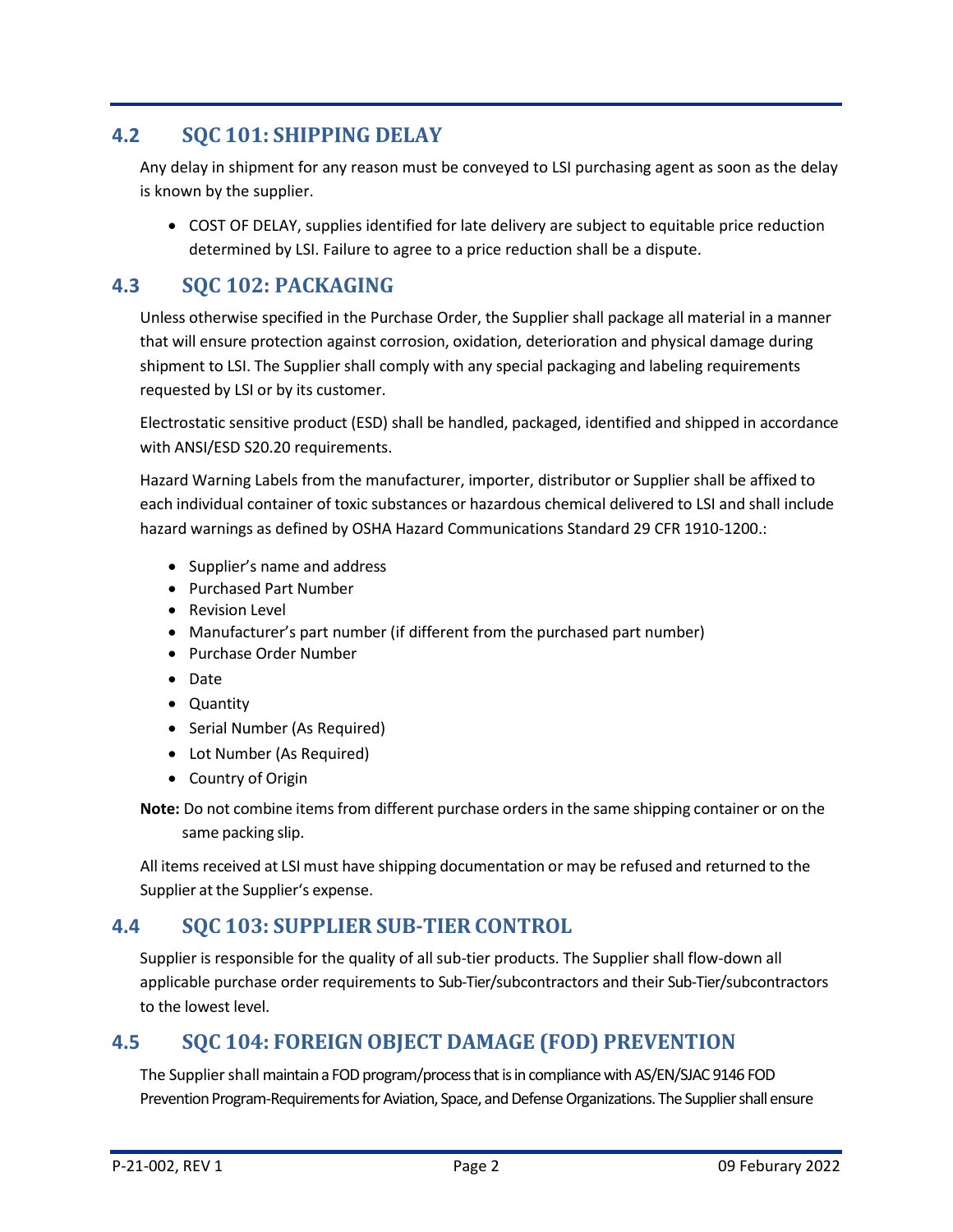work is accomplished in amanner preventing foreign object debris and damage to deliverable items. The Supplier shall maintain good work area housekeeping practices, parts protection, hardware and tool accountability and parts and material storage and handling in a manner adequate enough to preclude the risk of FOD incidents.

Supplier shall inspect all objects/materials and any inaccessible or obscured areas and compartments during assembly for foreign prior to closing.

# <span id="page-5-0"></span>**4.6 SQC 105: AGE-CONTROLLED / SHELF LIFE ITEMS**

For Age-Controlled item(s) Seller shall include on shipping documentation (or labeling) the following:

- Date of the manufacture or cure date
- Shelf life (period of time material maintains characteristics if stored properly)
- Storage temperature
- Respective control identifier for each lot, batch, heat, heat treat, billet and/or unit identification number

The item(s) shipped under this contract must arrive at Buyer's facility with at least 80% of the Manufacturer's shelf life remaining.

## <span id="page-5-1"></span>**4.7 SQC 106:QUALITY MANAGEMENT SYSTEM**

The seller shall maintain a Quality Management System that complies with the requirements of AS9100, ISO 9001 or a Quality Management System approved by LSI.

The Seller shall notify the Buyer of any changes to the QMS, i.e. certification status, facility relocation, Quality Manager.

Buyer reserves the right to conduct surveillance audits at Seller's facility to determine that Seller's quality system conforms to the requirements of to ISO 9001 or AS9100.

## <span id="page-5-2"></span>**4.8 SQC 107: CONTROL OF CHANGES**

The Supplier shall not make changes to the design, configuration, material, part, or manufacturing process that result in an impact to form, fit, or function of the supplied product. These changes must be submitted to the Buyer and require the approval of LSI.

Seller further agrees to insert this clause in Seller's subcontracts for Seller purchased equipment.

## <span id="page-5-3"></span>**4.9 SQC 108: CORRECTIVE ACTION**

Seller shall, on request, provide statements of corrective action on forms designated by Buyer on nonconformities or failures of Seller's goods or services. Corrective action statements, at Buyer's option, may require approval signature by Buyer and customer quality representatives.

If the Supplier is issued a Supplier Corrective Action Request (SCAR), the SCAR must be signed by an authorized representative of the company and returned to LSI within the response due time frame. Failure to respond in a timely manner may result in the removal of Supplier from the Approved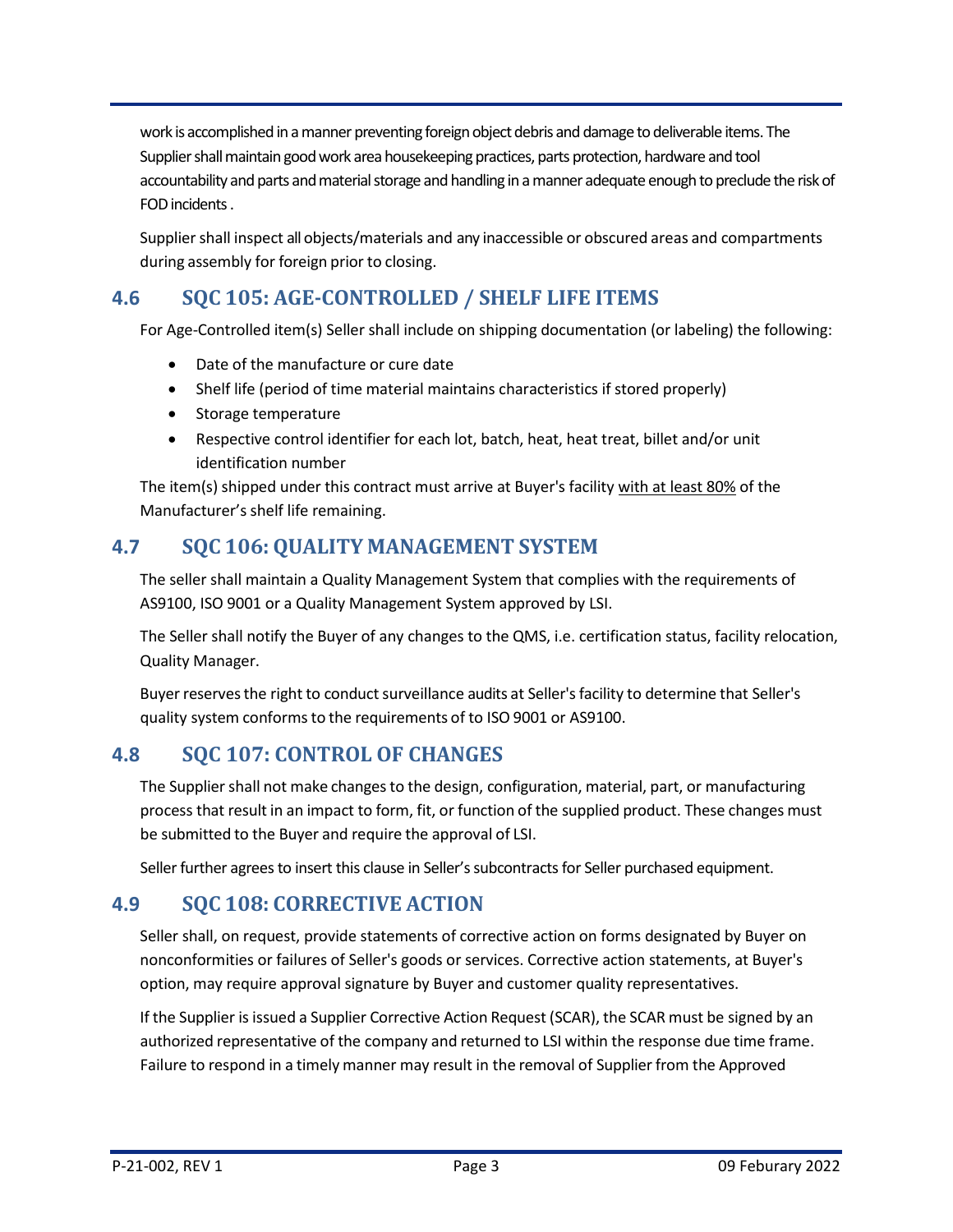Supplier List (ASL). Upon notification of the nonconformance and shipments may be suspended until containment processes are completed.

### <span id="page-6-0"></span>**4.10 SQC 109:NON-CONFORMING MATERIAL**

#### **\*\*Supplier does not have Material Review Board (MRB) authority on behalf of LSI. \*\***

Suppliers shall contact LSI Buyer for any products that require MRB action.

Any quality concerns or rejections as a result of Supplier and sub-tier supplier are the responsibility of the Supplier.

The Supplier shall not deliver any material that departs from drawing, specification or instruction requirements. LSI may chargeback a supplier for rework, repair, analysis and/or travel related to nonconforming product where it has been determined that the non-conformance is caused by supplier or services rendered by sub-tier suppliers.

## <span id="page-6-1"></span>**4.11 SQC 110: CONTROL OF QUALITY RECORDS**

Seller's records shall be on file and available for review by Buyer, Buyer's Customers or Regulatory Agencies, upon request. Quality records shall be retained for a minimum of five (5) years from date of final payment, unless otherwise specified in writing. Seller shall have a documented procedure on record retention defining specific records and applicable retention.

### <span id="page-6-2"></span>**4.12 SQC 111: CALIBRATION SYSTEM**

The Supplier shall implement and maintain a system for the control and maintenance of measuring and test equipment in accordance ANSI/NCSL Z540-1, ISO 10012 Calibration Systems or equivalent. The Calibration System shall be documented, accountable, and traceable.

Suppliers that provide calibration services are required to comply with ISO/EC17025 quality standard and provide calibration certificate that meet NIST Standards.

## <span id="page-6-3"></span>**4.13 SQC 112: CERTIFICATE OF CONFORMANCE (Special Process Approved Supplier)**

A certification is required to be submitted to LSI with the shipment of the product for material subject to "special processes" (such as passivating, welding, chromate, anodize, heat treat, electroplating, paint, non-destructive testing, etc.). It shall include identification of the process by specification number, revision, name of subcontractor (As Required), legible name, signature and certification level or title of the person performing the process, and serial numbers of parts processed (As Required). **See SQC100 for general CoC Requirements.**

## <span id="page-6-4"></span>**4.14 SQC 113: CONTROL OF SPECIAL PROCESSES**

Special Processes such as plating, welding, chromate, anodize, heat treat, electroplating, paint, nondestructive testing, etc., shall be in accordance with specifications and standards stated on the drawings and /or purchase order. LSI and/or its customers require certification and approval of special processes.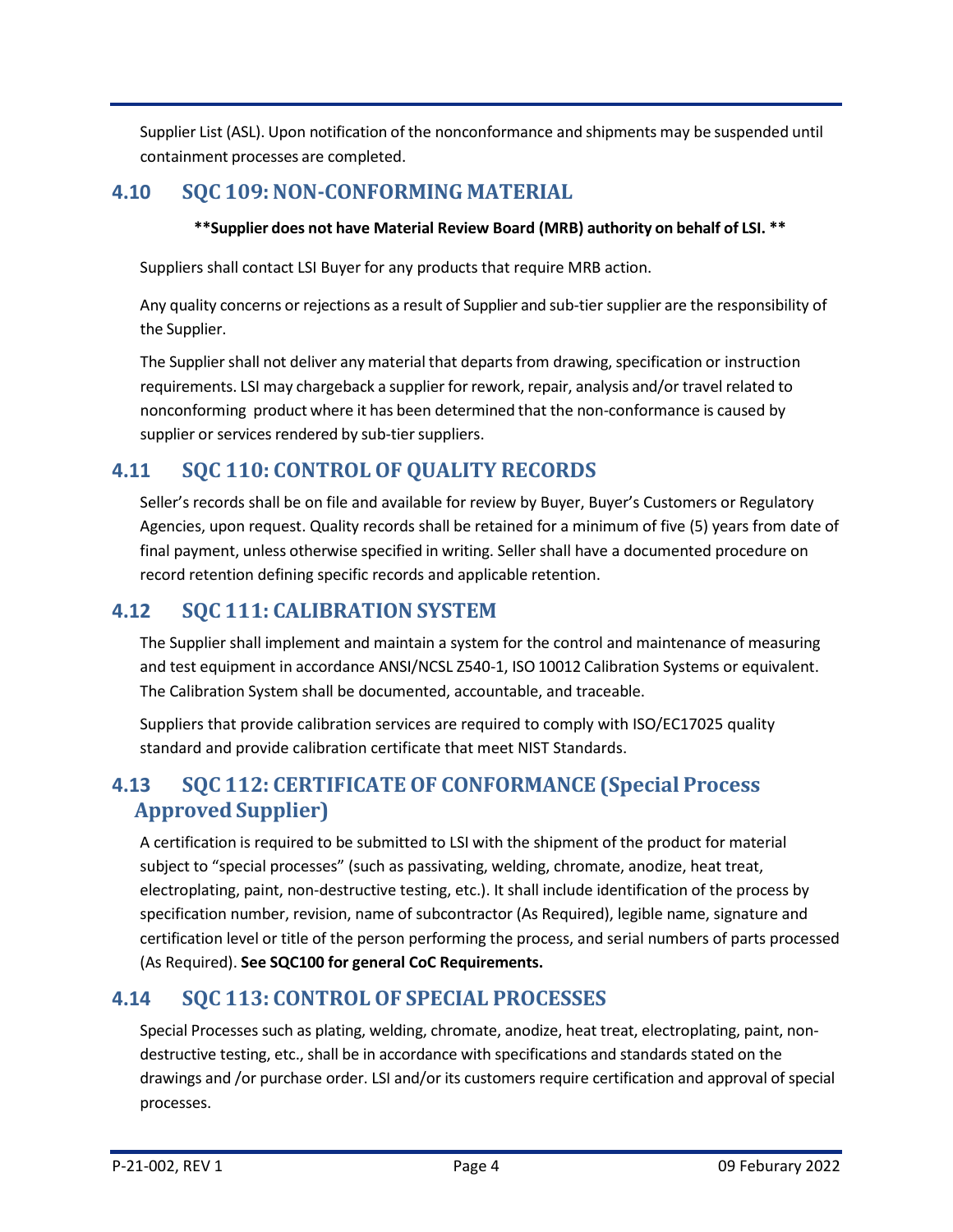# <span id="page-7-0"></span>**4.15 SQC 114: SPECIAL PROCESS CERTIFICATIONS**

Suppliers shall ensure that all personnel performing such processes as plating, welding, chromate, anodize, heat treat, electroplating, paint, non-destructive testing, etc., are certified in accordance with the specifications contained on the drawings and purchase orders. Suppliers shall also ensure the associated equipment used is certified as appropriate. Supplier shall have personnel performing special processes certified and have evidance of proficiency.

# <span id="page-7-1"></span>**4.16 SQC 115: CHEMICAL / PHYSICAL TEST REPORTS**

The Supplier shall provide test reports for each lot must be provided along with the packing sheet. These test reports or copies thereof must provide quantitative evidence that the material(s) shipped meet all the chemical and/or physical properties required by applicable specifications. Test Reports must also provide the following information:

- Manufacturer's Name
- Specification No., Rev. Change and Date
- Lot Number
- LSI PO Number

#### <span id="page-7-2"></span>**4.17 SQC 116: DIMENSIONAL INSPECTION DATA**

The Supplier shall provide objective evidence, with each shipment, that the deliverable end item conforms dimensionally to contract requirements. Supplierto provide results of inspection performed to determine acceptability of each part delivered. Inspection results shall at minimum include:

- LSI part number and revision
- LSI Purchase Order number
- Supplier part number and revision (As Required)
- Date of test(s) performed
- Serial number(s) and / or lot number(s) as required by drawing / specification / contract, (As Required)
- Required dimension and its tolerance

**NOTE:** A Certificate of Conformance does notsatisfy the requirements of this clause.

#### <span id="page-7-3"></span>**4.18 SQC 117: RAW MATERIAL CERTIFICATION**

A raw material Certificate of Compliance (CoC) is required. The CoC shall contain a test report showing actual chemical and mechanical properties analysis test data on the lot of raw material used to manufacture the items or raw material shipped against this Purchase Order.

## <span id="page-7-4"></span>**4.19 SQC 118:MATERIAL SUBSTITUTION PROHIBITIONS**

All purchased materials and services are subject to inspection for compliance to this purchase order and all applicable quality clauses. No material or process substitutions or quantity variations from the purchase order may be made without prior written authorization from LSI. This clause or provision applies to this supplier and to any of the supplier's sub-tier contractors under this procurement.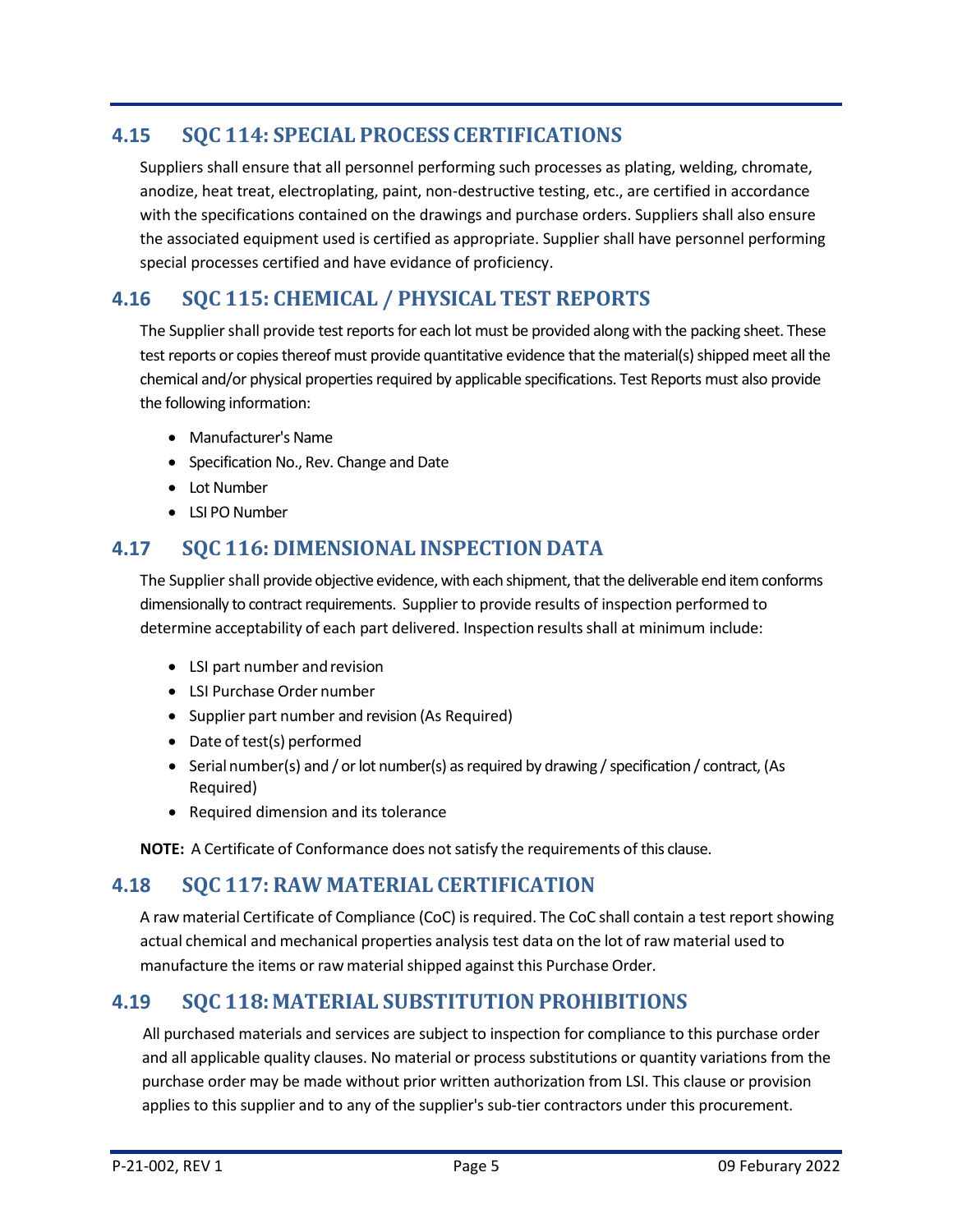Chain of Custody (Disguising intermediate ownership): Suppliers shall not disguise the makeup of material or chain of ownership by removal of previoussupplier's name, nomenclature or identification.

## <span id="page-8-0"></span>**4.20 SQC 119: ELECTROSTATIC DISCHARGE (ESD) CONTROL AND PACKAGE**

Protection from electrostatic discharge (ESD) damage shall be provided to all Class I, II or III ESD susceptible devices in accordance with the manufacturer's requirements. The protection level provided by the original manufacturer shall extend through all procurement, handling, storage, packaging and shipping phases. ESD shall meet the requirements of ANSI/ESD S20.20 and/or MIL-STD-1686. The packaging shall be clearly labeled to indicate that it contains electrostatic sensitive items.

## <span id="page-8-1"></span>**4.21 SQC 120: RESTRICTION OF HAZARDOUS SUBSTANCES (RoHS)**

All components, assemblies and sub-assemblies supplied on this order shall not exceed RoHS limits and must not have a homogeneous presence of materials above the following levels by weight percentage:

- $\bullet$  Lead (Pb) < 0.1%
- Cadmium (Cd) <0.01%
- Hexavalent Chromium (Hex-Cr) <0.01%
- Polybrominated Biphenyls (PBB) <0.1%
- Polybrominated Diphenyl Esters (PBDE) <0.1%
- Any RoHS compliant component must have 100 ppm or less of mercury and the mercury must not have been intentionally added to the component.

## <span id="page-8-2"></span>**4.22 SQC 121: SOLDERABILITY**

All electronics componets must have a Certificate of Solderability, or lot date code (or date of manufacture) of less than 2 years old at tme of shipment to LSI, or the Supplier shall provide evidence of LSI approved soderability testing prior to shipment.

Certification shall include as a minimum:

- Supplier's name and address
- Solderability Test Specification
- Date Solderability Testing performed
- Date of Manufacture or Date Code
- Solderability performed by
- Manufacturer's Name
- Purchase Order Number
- Purchased Part Number or vendor part number including current revision letter
- Manufacturer's part number (if different from the purchased part number)
- Certification isto be signed and dated by an authorized representative of the company

Note: Solderability testing(s) shall not be more than 24-months old prior to arrival of material at LSI.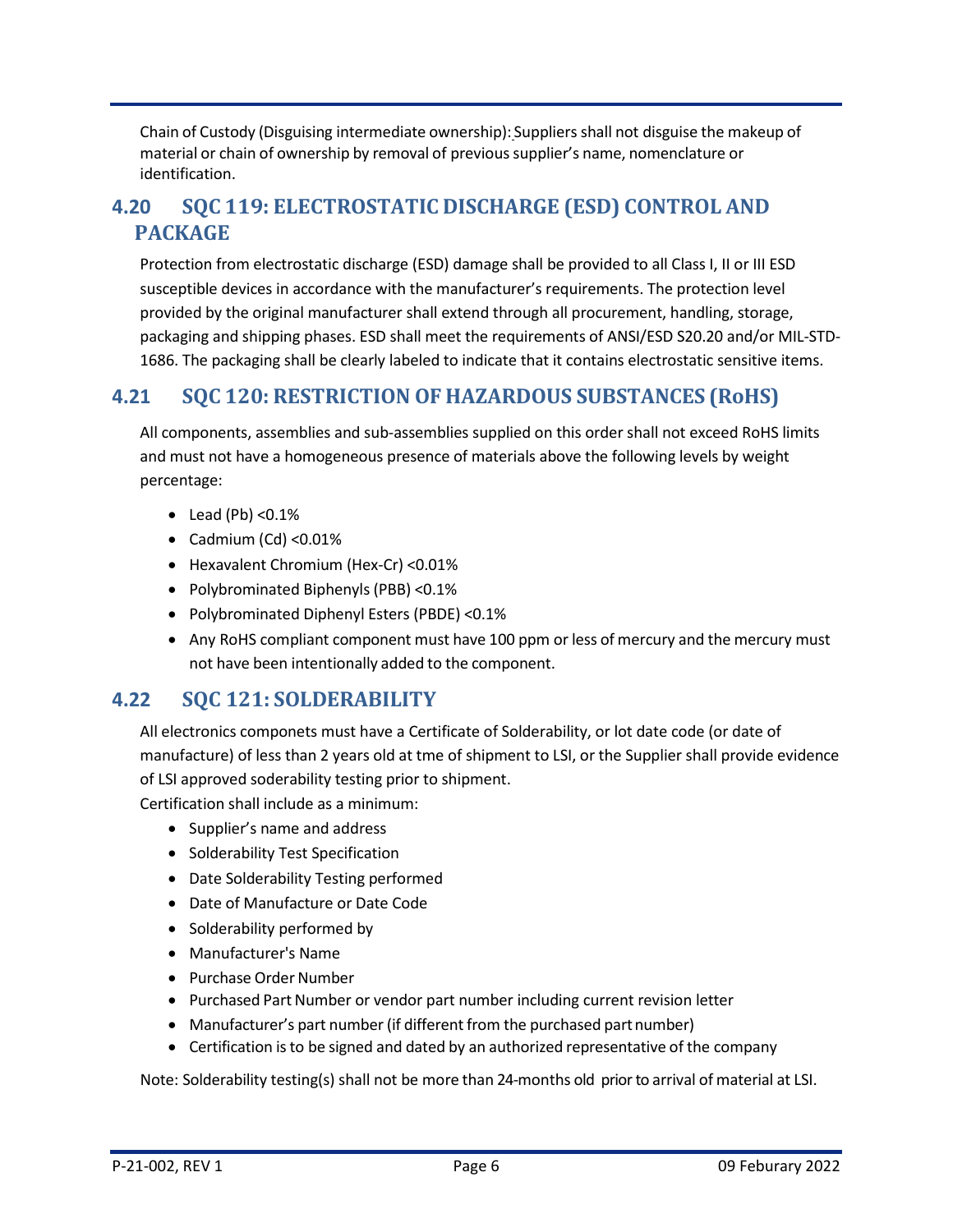# <span id="page-9-0"></span>**4.23 SQC 122: CIRCUIT CARD ASSEMBLY (CCA) / PRINTED WIRING BOARD (PWB)**

The following requirements are imposed for the procurement of Printed Wiring Boards (PWBs) and Multilayer Flex Circuits:

- 4.23.1 CCAs will comply with IPC-A-610 Acceptability of Electronic Assemblies unless otherwise specified. CCAs will comply with IPC-J-STD-001 requirements for Soldered Electrical and Electronic assemblies unless otherwise specified.
- 4.23.2 Seller shall not make changes to or deviate from Buyer supplied PWB design without formal engineering change/s approval from Buyer.4.23.3 Supplier shall maintain records of the performance of each test, inspection or micro sectioning for a period of not less than five (5) years.
- 4.23.4 The following documentation shall be Included with each shipment of CCA's:
	- CCA Inspection Report (Final Inspectionresults)
	- Metallurgical Lab Report consisting of: a) Copper thickness, b) Glass to glass board thickness, c) Di-electric thickness(all layers) (As Required)
	- Certificate of Conformance (CoC)
	- Certificate of Electrical Test (As Required)
	- Serialization log of shipped CCA (As Required)
- **NOTE:** The supplier shall default to Class 2 requirements if the class is not otherwise specified on the PO or other buyer supplied documents.
- **NOTE:** CCA's will comply with IPC-J-STD-001 Requirementsfor Soldered and Electronic Assemblies unless otherwise specified.

#### <span id="page-9-1"></span>**4.24 SQC 123: PURE TIN**

The use of Pure Tin is prohibited. Products using a Tin plating must contain at least 3% Lead to prevent Tin Whisker Growth. Parts shall also be free of Zinc, Cadmium and Mercury. Suppliershall provide a written/signed CoC stating compliance.

#### <span id="page-9-2"></span>**4.25 SQC 124: PREFERRED FINISH TIN-LEAD**

Tin-lead plate or hot solder dip in accordance with MIL-PRF-19500 is the preferred method for lead finish coatings. Seller must request authorization from LSI if another lead finish must be used. Evidence that one of the acceptable hot solder dip processes has been used must be included with each shipment.

Lead Free Solder alloys less than 0.1% lead by weight not listed by J-STD-006 may be used when such use is approved by the Buyer.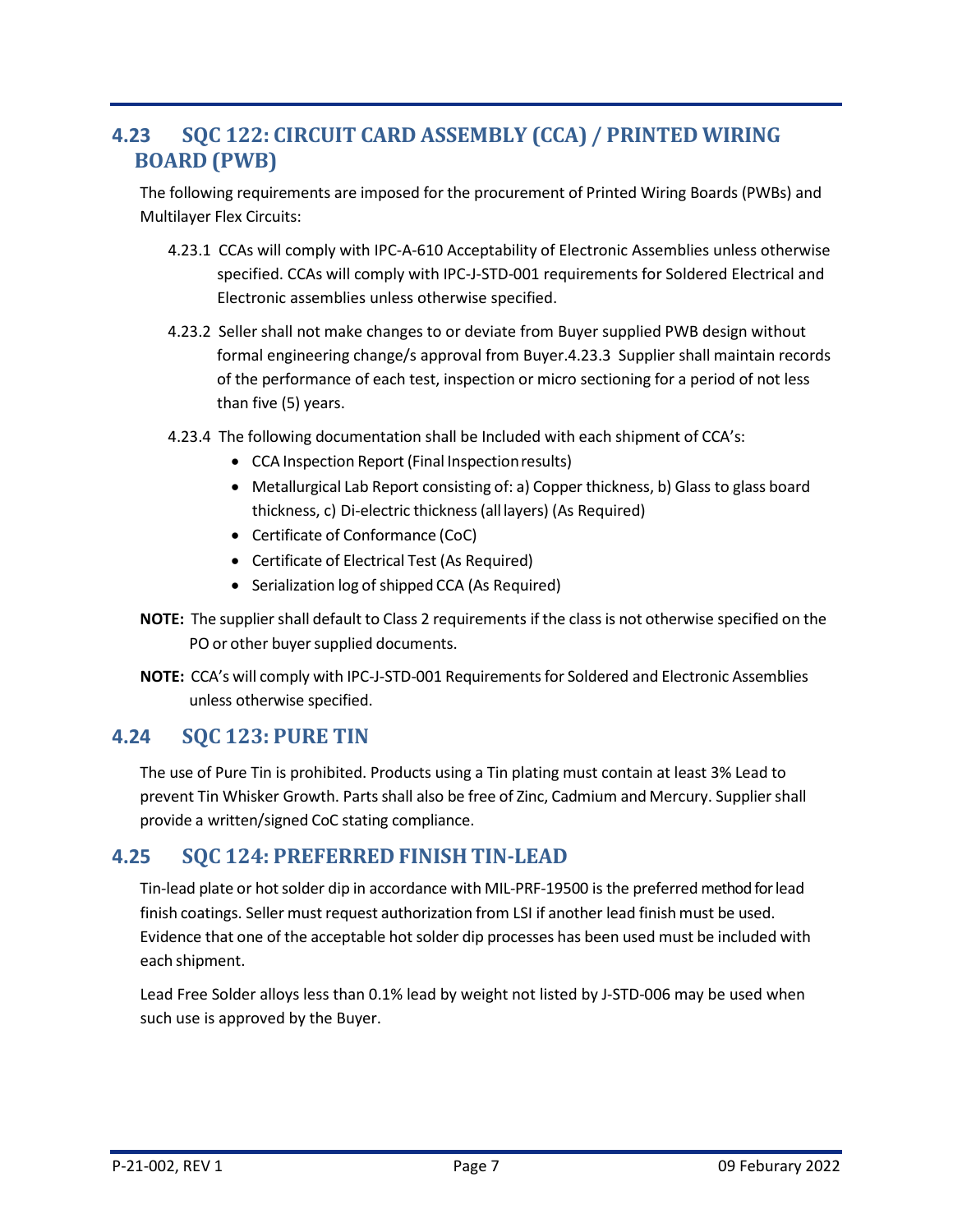# <span id="page-10-0"></span>**4.26 SQC 125: EXCLUSION OF MERCURY AND CLASS 1 OZONE DEPLETING SUBSTANCES (ODS)**

Material furnished under this order shall be free from contamination by presence of mercury or any other toxic substance without written approval from LSI.

Use of Class 1 Ozone Depleting Substances (ODS) is prohibited. Class 1 Ozone Depleting Substances include, but are not limited to; Halogens, Chlorofluorocarbons (CFCs), Carbon Tetrachloride (Tetrachloromethane), Methyl Chloroform (1,1,1 – Trichloroethane, and Methyl Bromide, etc. The Supplier shall inform LSI of any products manufactured with or containing ozone depleting substances.

## <span id="page-10-1"></span>**4.27 SQC 126: FIRST ARTICLE INSPECTION (FAI)**

A First Article Inspection in accordance with AS9102 is required to be performed prior to shipment of the products. A copy of the FAI documentation shall be included with the delivery.

The Seller shall perform a full FAI, or a partial FAI for affected characteristics, when any of the following events occurs:

- A change in the design affecting fit, form or function of the part
- A change in manufacturing sources(s), process(es), inspection method(s), location of manufacture, tooling or materials, that can potentially affect fit, form or function
- A change in numerical control program or translation to another media that can potentially affect fit, form or function
- A natural or man-made event, which may adversely affect the manufacturing process
- <span id="page-10-2"></span>• A lapse in production for two years or as specified by LSI

## **4.28 SQC 127: TEST DATA**

Test data is required with each shipment. The test data shall be traceable to the serial number or lots for the each test performed. When testing is conducted by an outside test lab, the test lab shall be traceable and identified on the test data sheets for the tests performed. Test data shall include:

- Supplier's name and address and/or the name and address of the independent laboratory
- LSI purchase order number
- Date of test performed
- Product number, serial number or lot number (as applicable)
- Acceptance criteria used
- Results of tests performed
- Supporting documentation
- Supplier's QA representative approval with signature, title, anddate

#### <span id="page-10-3"></span>**4.29 SQC 128: SOURCE INSPECTION**

Source Inspection is required prior to shipment. LSI reserves the right to re-inspect or retest all items covered by this purchase order. Final acceptance will be made at LSI facility. A copy of LSI Source Inspection Documentation shall be attached to the shipping document and accompany the material.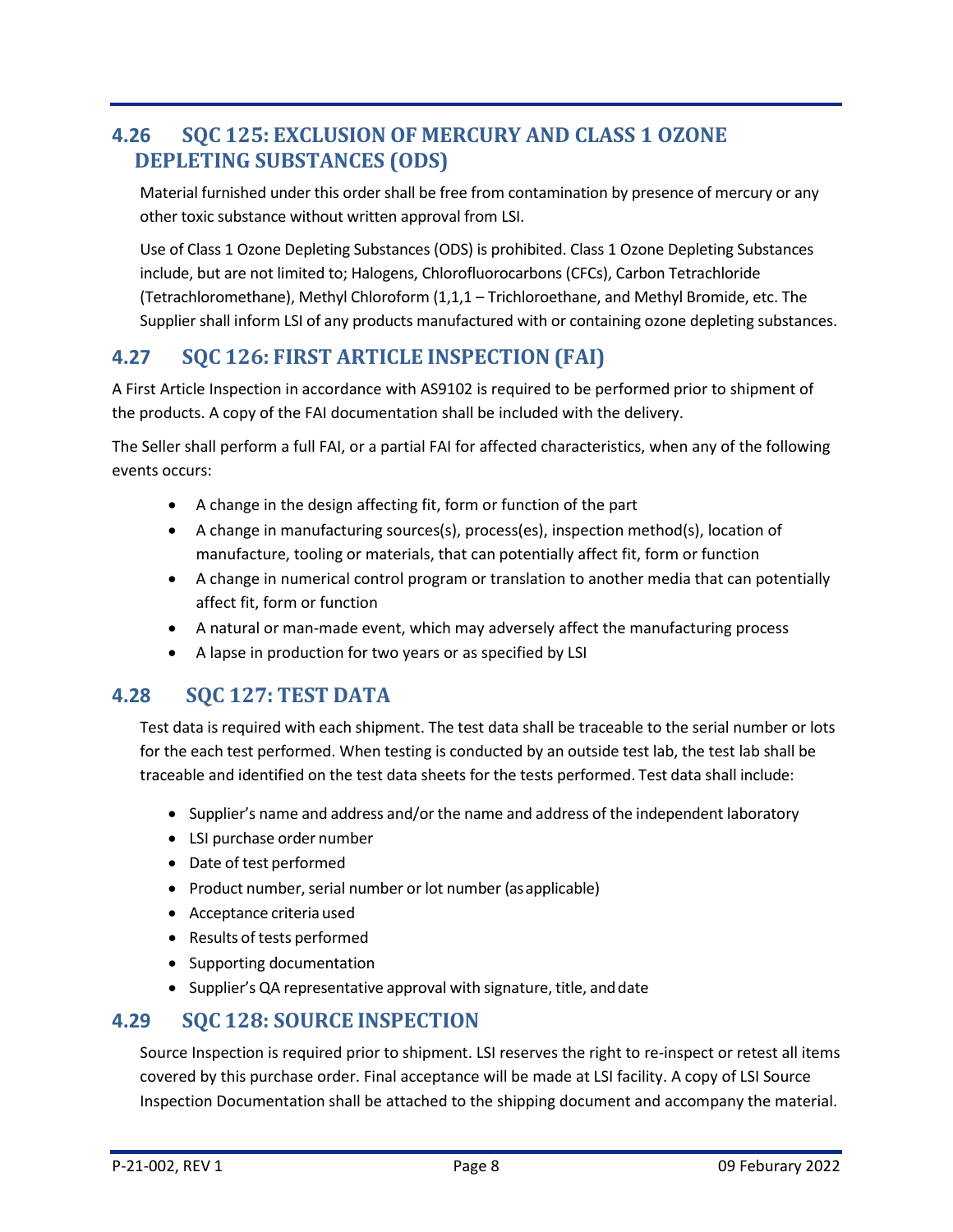The Supplier shall furnish, at no cost, the necessary facilities, equipment, data and perform tests or assist LSI in performing tests as required by applicable drawings, specifications, and inspection instructions.

The Supplier shall notify LSI's purchasing department at least ten (10) working days prior to the date the source inspection is required. If LSI waives the source inspection, the inspection waiver must be in writing and accompany the shipment.

# <span id="page-11-0"></span>**4.30 SQC 129: GOVERNMENT SOURCE INSPECTION (GSI)**

Government Source Inspection is required prior to shipment. The Supplier shall furnish, at no cost, the necessary facilities, equipment, data and perform tests or assist in performing tests as required by applicable drawings, specifications, and inspection instructions.

Final acceptance will be made at LSI facility. The Suppliershall comply with the requirements of Federal Acquisition Regulation (FAR) Clause 52.246-2, "Inspection of Supplies."

The Government reserves the right to re-inspect or re-test all items covered by this purchase order.

# <span id="page-11-1"></span>**4.31 SQC 130: SAFETY DATA SHEET (SDS)**

Safety Data Sheets (SDS) shall be supplied with shipments of any product that contains polymers, solvents, reducers, adhesives or other materials prone to outgassing volatile organic compounds (VOC's). In addition, if the suppler is aware of any additional precautions and/or handling requirements, the supplier is requested to submit those safeguards with the SDS.

## <span id="page-11-2"></span>**4.32 SQC 131: TRACEABILITY**

The seller shall maintain a method of item traceability that ensures tracking of the supply chain back to the manufacturer of all parts included in assemblies and subassemblies being delivered per this order. This traceability method shall clearly identify the name and location of all of the supply chain intermediaries from the manufacturer to the direct source of the product for the seller and shall include the manufacturer's batch identification for the item(s) such as date codes, lot codes, serializations, or other batch identifications.

## <span id="page-11-3"></span>**4.33 SQC 132: LOT CONTROL**

All items delivered to LSI must maintain Job/Lot traceability. The Supplier will not co-mingle different date codes or production lots, nor combine resubmitted parts with new production parts. Parts may be submitted in one shipment provided the different date codes and lots are identified and segregated. All accompanying documentation such as packing list, certifications, inspection / test reports shall include the lot control number.

## <span id="page-11-4"></span>**4.34 SQC 133: SERIALIZATION**

Materials procured by this purchase order shall be uniquely serialized. Individual serial numbers or number series shall be marked on the CoC. Serial numbers must be recorded on the Suppliers shipping documentation or pack sheet.